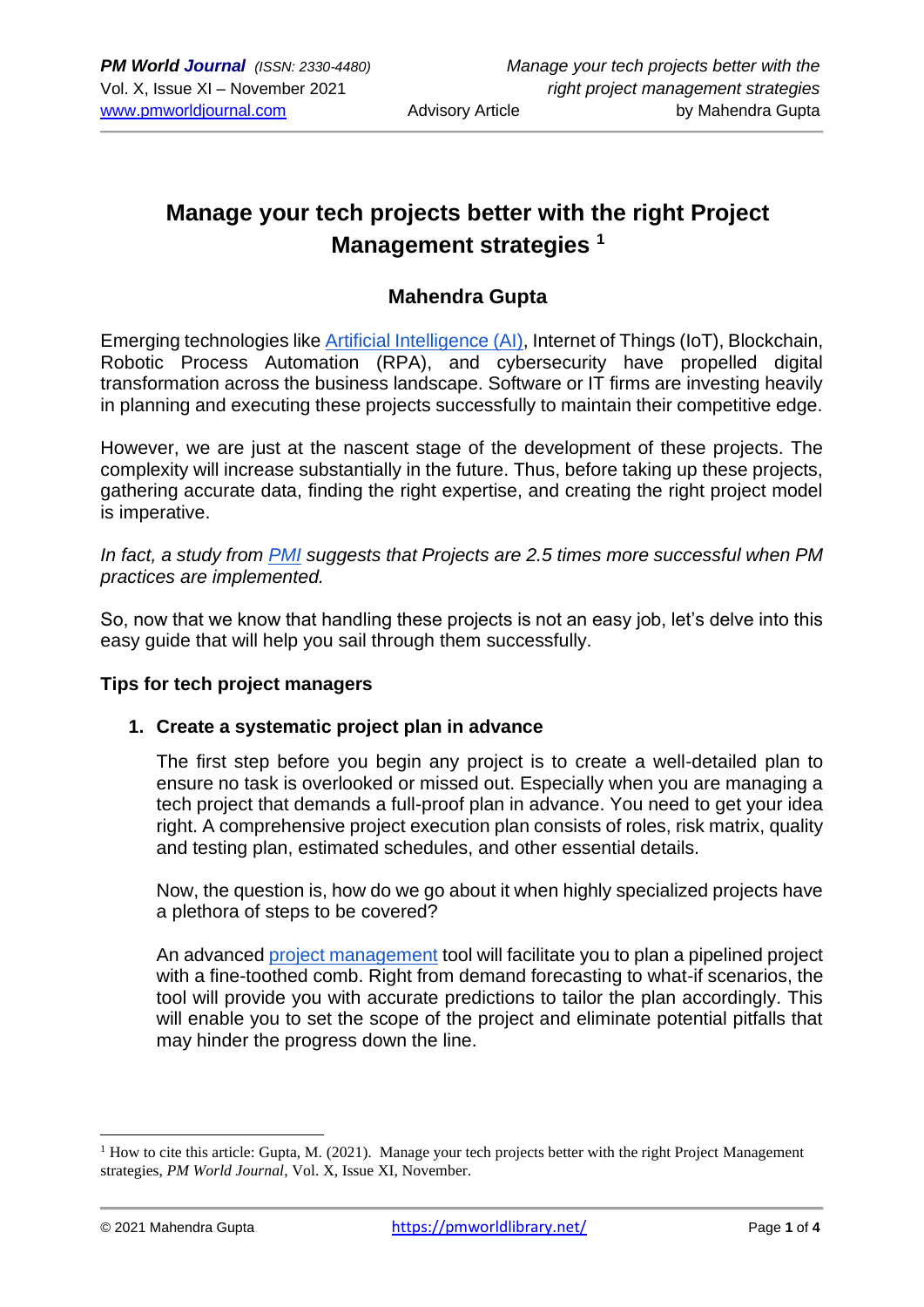#### **2. Develop domain expertise and stay abreast of novel trends**

Before you begin working on any tech-related project, you need to get your basics right and know how these technologies work. In short, a project manager should have the subject matter expertise to lead the project's success. After all, only when a project manager is aware of the know-how of the emerging tech can he, or she bridge the existing gaps and do justice to them.

The steps, tasks, processes, and skills required to complete each project are unique, and managers must know how to go about it to ensure the project's success. Otherwise, the project managers should scale up their game by undergoing training to hone their skills. It will help them learn the different frameworks and methodologies pertaining to the different projects and make strategic, well-informed decisions.

#### **3. Build a partner ecosystem**

One important thing to note here is that these tech advancements are developed to benefit the industry as a whole and not just particular firms. So managers should consider creating a partner ecosystem and get more stakeholders involved. When you have support from your C-suite executives and other stakeholders, it enhances the value of your project.

Once your project is ready and running, you can broaden your network by connecting with firms who are tech developers too. This will give you a better platform in the industry and increase your project's value. However, managers have to implement certain regulations and policies while networking and getting executive buy-ins. They should not lose complete autonomy as it can lead to discrepancies. A partner ecosystem must be built on mutually agreed terms and policies.

#### **4. Escalate resource requests well ahead of the curve**

Allocation of the right resource to the right project is a pivotal part of project resource planning. Of course, the project cannot hit the ground without the workforce driving its course. Starting from initiation, program development, testing, debugging to execution, every task requires specific competencies. Managers will need data scientists, data analysts, programmers, and more resources on board to reach the milestone. Thus, identifying appropriate resources with the right skills and allocating them before beginning the project is crucial to avoid bottlenecks.

Resource management software allows automated resource requisition workflow. It enables project managers to send requests to resource managers for fulfilment. As the data is consolidated on a single platform, it helps resource managers to apply multiple filtering criteria to identify and [allocate best-fit resources](https://www.saviom.com/blog/resource-allocation-a-guide-on-how-to-apply-it-on-project-management/) to the project. Thereafter, project managers can schedule suitable project members to the right tasks with simple drag and drop functionalities. Having the right resources steers the project to success.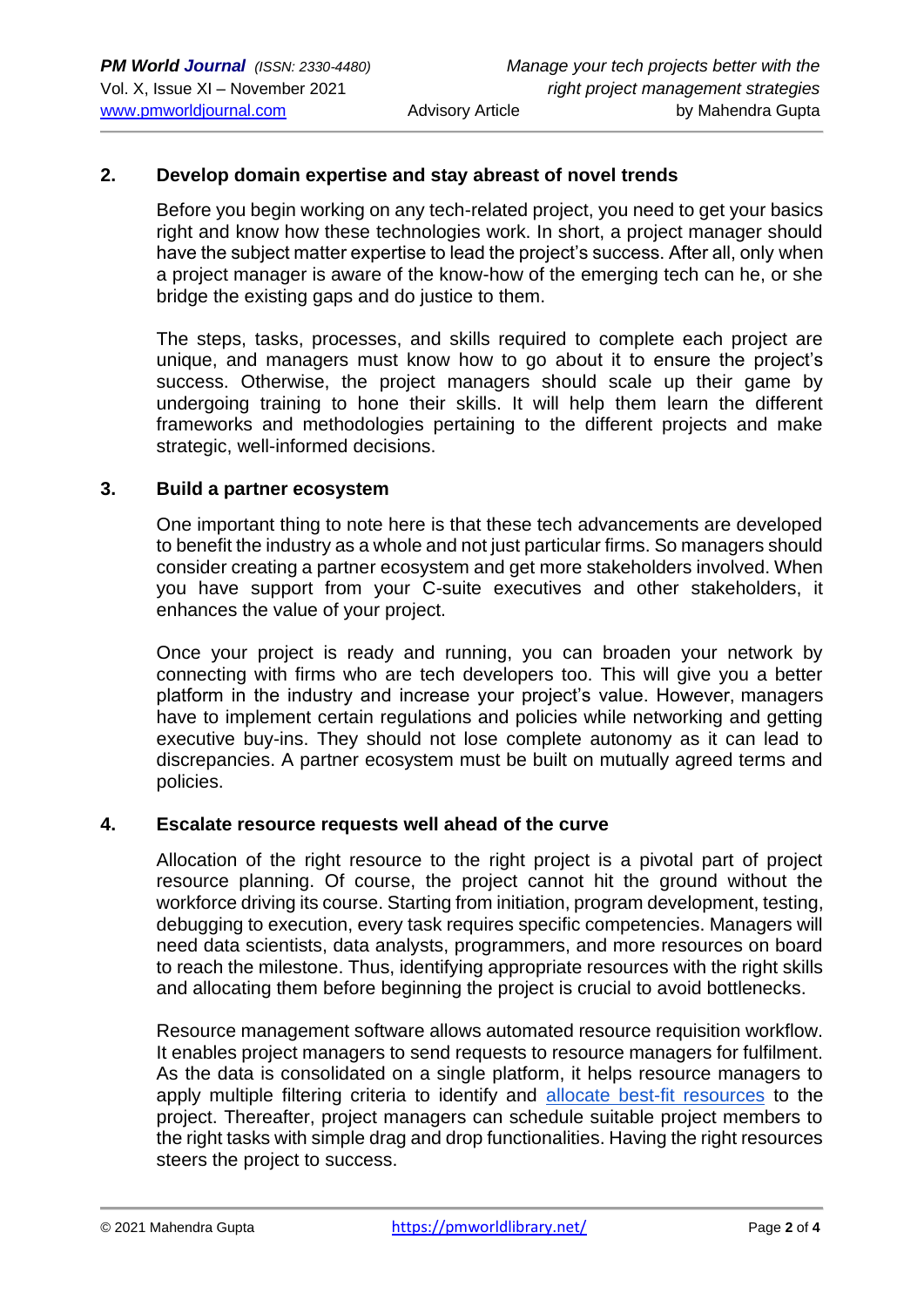#### **5. Prevent silos of communication**

When you have a team where every member is working on their own tasks, for example, a programmer is developing the app or program, a data scientist is integrating the right data, and so on. There is a possibility of ineffective communication. This can lead to inefficiency and can create disparities which will eventually hamper the project's progress.

*A [study](https://www.researchgate.net/publication/312040736_Project_success_and_new_ventures) reveals that 57% of projects fail due to a "breakdown in communications."* A manager, therefore, has to ensure that all the team members are collaborating and communicating efficiently to channel task execution.

You can resort to advanced collaborative tools where-in all your files and progress can be shared with the concerned team. For instance, a programmer can plan his/her work once he/she knows that the data scientists have integrated the data, a tester can begin testing once he/she is aware of the development of the program, and so on. This will eliminate chances of discrepancies thereby improving the functioning of the team.

#### **6. Maintain your data inventory in one place**

Data-centric technologies like AI or IoT or machine learning can only succeed when they learn from the data history. For instance, if you want to humanize the experience, you need to feed the right data to the program. Otherwise, the endproduct will not align with your expectations. Hence, managers should ensure that they have the right data in the right place.

Data inventory is the driver of success for data-driven projects. If it goes wrong, developers and testers will have a difficult time debugging the errors and fixing them. To eliminate these errors and save time, it's imperative for managers to keep a refined data repository with them.

#### **The Takeaway**

Ultimately, these technologies focus on the business and how they can drive innovation to steer the firms to the path of glory. When they are integrated together, they can reduce operational costs, improve safety, increase precision, and enhance profitability.

Thus, project managers should up their game to drive the firms to the competitive edge and manage these projects meticulously using advanced management software and tools. The above-mentioned tips will help you smoothen your project management process and help you foster innovative tech in your work culture.